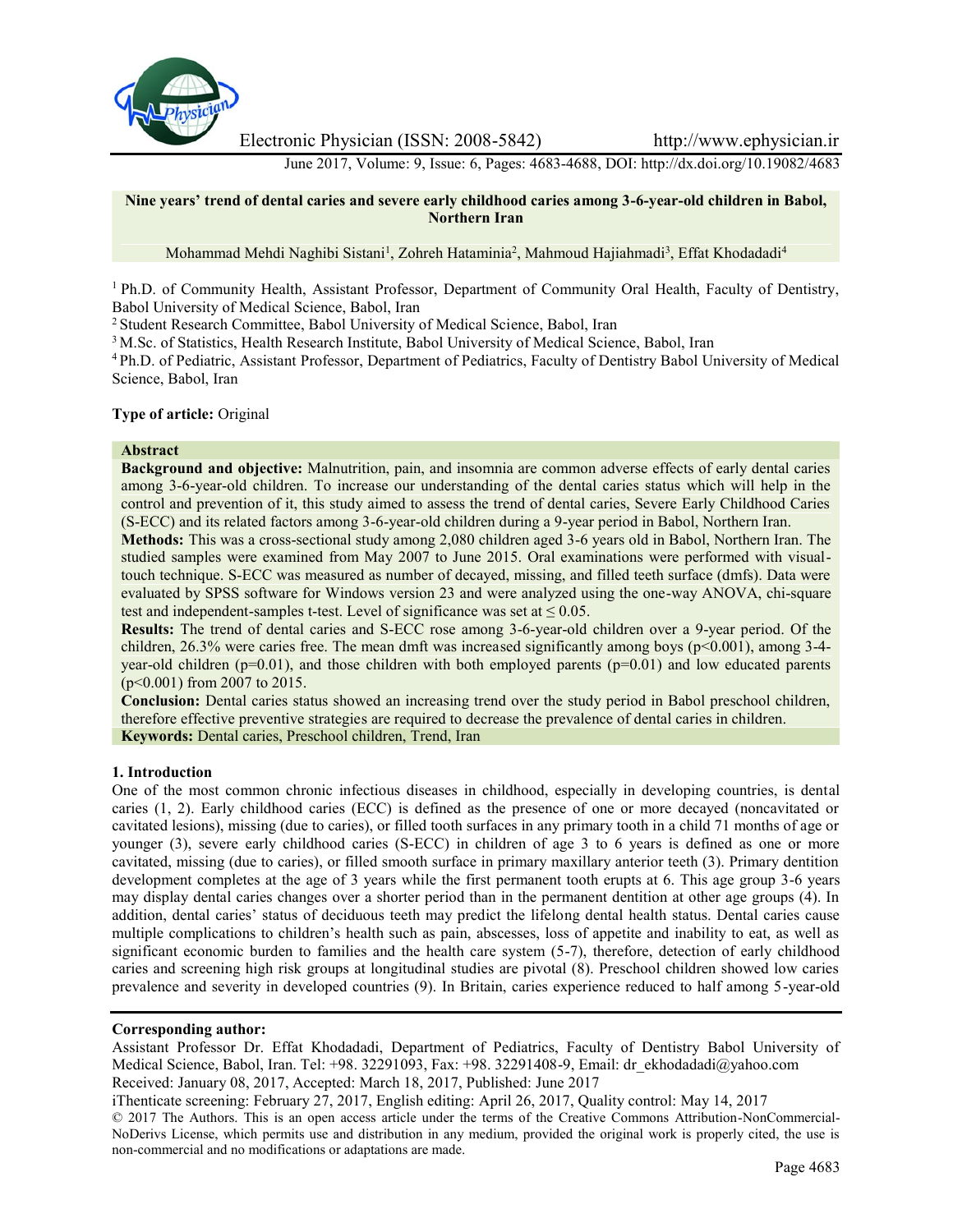children from 1973-83 and this reduction trend improved slightly in later years until 1999 (10). Van et al. (1) also reported that prevalence of dental caries among 12-year-old children was decreased from 1982-2002 in South Africa. In contrast, the dental caries trend is rising in developing countries (11, 12), Besseling et al. (13) indicated high burden of dental caries among 5-12-year-old children in Vientiane, Laos. In India, the severity and prevalence of dental caries has been increased systematically over the last five decades, and more than around two thirds of children are suffering from dental caries (14). Do et al. (15) also indicated higher caries experience among 5-10 year-old children in a developing country compared with a developed country over a three-year period. In Iran, disability adjusted life years (DALYs) caused by dental caries, increased 52% at all ages, which demonstrates an upward trend during the 20-year survey (16). Shoaee et al. (16) also reported that the burden of dental caries among Iranian children under 5 years old had increased from 1990-2010. These inappropriate trends may fall short of the WHO goal of 90 % caries-free among 6-year-old children by 2020 (17). Similarly, Nematollahi et al. (18) had reported more than two-thirds of all 2-6-year-old children in Birjand were affected by dental decay in 2008. Hematyar et al. (19) also reported that 63.5% of 3-7-year-old children had dental caries in Tehran in 2009. A cross sectional study in 2011 revealed that 65.6% of 3-6- year-old children had dental caries in Babol (20), however, no data on childhood dental caries have existed at different cross section times during the last decade in Babol. While, Babol University of Medical sciences' school of dentistry's autonomy from provincial centers has greater sources for oral health promotion programs, no trend study exists to reveal the impact of previous local preventive strategies and interventions on childhood dental caries. Therefore, this study aimed to assess the trend of dental caries, S-ECC and its related factors among 3-6 - year-old children from 2007-2015 in Babol, Northern Iran.

### **2. Material and Methods**

This was a cross-sectional study of dental caries and S-ECC among 3-6-year-old children from May 2007 to June 2015 in Babol, Northern Iran. We used 2,080 registered documents of 3-6-year-old preschool children. These files were completed by a group of 10 senior dental students each year. In order to insure the uniformity of data collection, these examiners were trained and calibrated as an educational course at the Department of Community Oral Health, Faculty of Dentistry, Babol University of Medical Sciences. The Inter-examiner and Intra-examiner agreement was 80-85% for each group of students. Students attended 4 or 5 kindergartens randomly each year. In total,, 38 (one-third) of all 103 kindergartens were included in this study. For analysis purposes, those under 3 years and older than 6 years, as well as incomplete data and invalid files were excluded. The following instruments and supplies were used for each examiner: plane mouth mirrors, WHO standard probe (4), rubber gloves, gauze, and paper hand towels. Children were examined while seated in the class chair. Dental students measured dmft index through oral examinations using visual–touch technique and WHO standard probe (4).

The index of dmft comprised as:

- "d (decayed tooth) when a lesion in a pit or fissure, or on a smooth tooth surface, has an unmistakable cavity, undermined enamel, or a detectably softened floor or wall"
- "m (missing tooth due to caries) primary teeth that have been extracted because of caries"
- "f (filled tooth due to caries) when it has permanent restorations" based on World Health Organization (WHO) guidelines (4).

The sum of d, m, and f for each subject recorded as dmft, the sum of teeth surface with d, m, and f for each subject recorded as dmfs. Caries free was measured as dmft = 0. For the analysis, the highest and lowest prevalent decayed tooth was recorded. Demographic data was acquired comprising of children's age, gender, education level and occupational status of their parents. Level of parents' education was measured as low: both parents had lower diploma graduation, medium: one or both parents had a diploma, and high: one or both parents had higher diploma graduation. The dmft index reveals multiple aspects of dental health such as untreated caries status, use of dental care services and families' neglect. While, mothers supervise children's dental hygiene more than fathers do, the use of dental care services depends more on fathers' decisions. Therefore, both parents educational level has important effect on children's oral health status. We analyzed all data using chi-square test, independent-samples t-test and one-way Anova with SPSS software for Windows (version 23). Level of Significance was set at  $\leq 0.05$ . For ethical considerations, permission for the examination of the children was received from the Bioethics Committee with grant number MUBABOL. REC.1395.113. Participation was voluntary; however, families were made aware of the duration of the examination, and their satisfaction was obtained by the manager of kindergarten.

### **3. Results**

A total of 2,080 children aged 3-6 years old with mean age of 5.01±0.95 years were evaluated from May 2007 to June 2015 in Babol, Northern Iran. Table 1 presents the description of study sample characteristics, based on age, gender, parental education level and their occupational status. The total mean dmft index was  $4.01$  ( $\pm 3.89$ ). The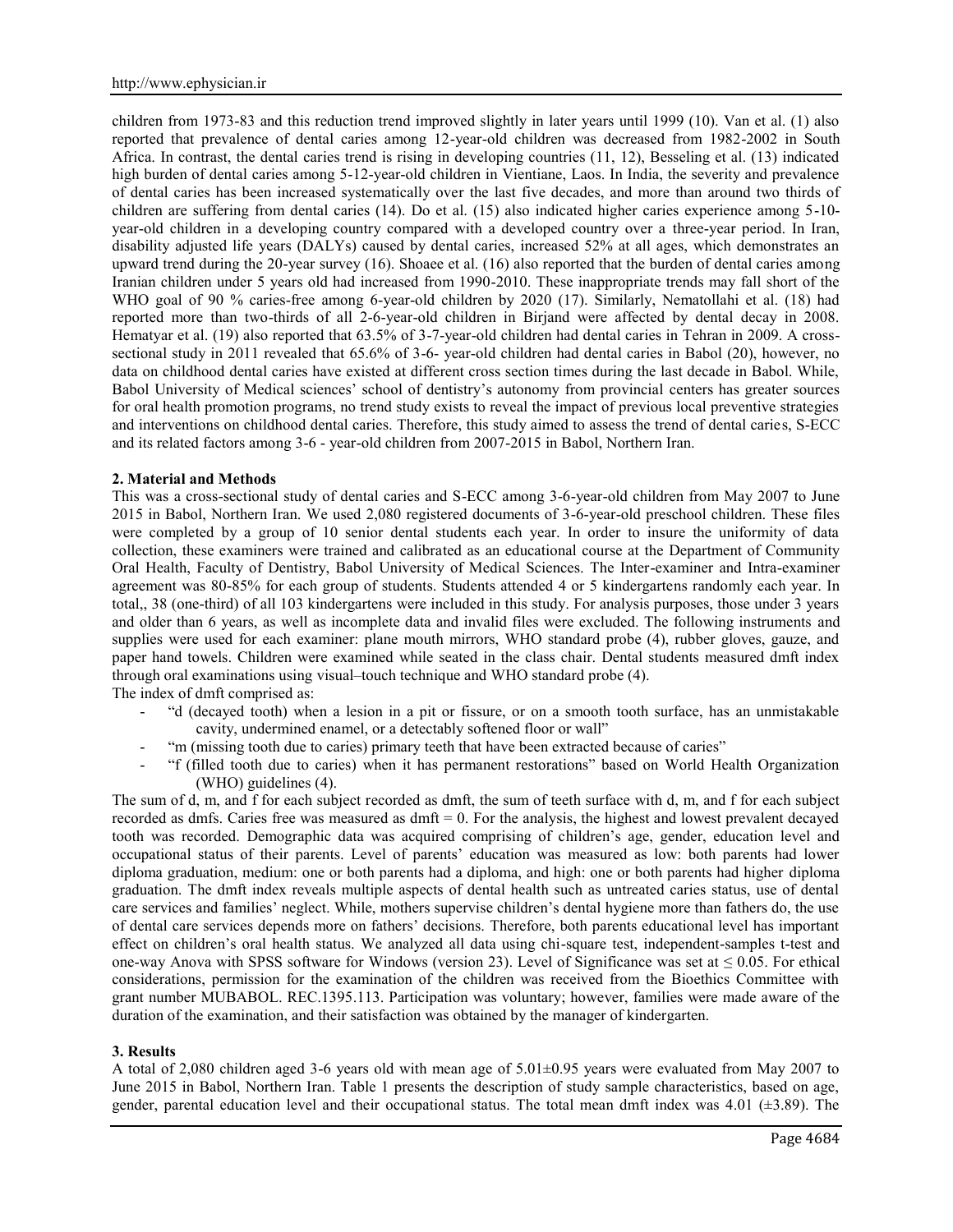mean dmft in boys and girls was 3.98 ( $\pm$ 3.79) and 4.05( $\pm$ 4.02), respectively (p =0.66). In total, 26.3 percent (546) children) were caries free; 43 % of 3-4-year-olds, 24.7 % 0f 4-5-year-olds and 17 % 0f 5-6 year-old children were caries free. In all groups, mean dmft, d, m and f increased with age  $(p<0.001)$ . The mean d  $(p=0.02)$  and dmft  $(p=0.01)$  was increased among 3-4 -year-old children from 2007-2010 to 2011-2015, (Table 2). Of the boys, mean dmft (p<0.001), the mean d (p=0.015) and the mean f (p=0.002) was increased significantly from 2007-2010 to  $2011-2015$ , however the increment in mean d, dmft was not statistically significant among girls ( $p=0.19$ ). The mean d and dmft were significantly higher in those children whose parents were both employed than one employed parent during 2007-2015 (Table 3). Also the mean d, m, and dmft was significantly higher among children with lower educated parents than other groups from 2007-2015 (Table 3). Figure 1 displays the prevalence of S-ECC among 3- 6 -year-old children. The most decayed tooth was mandibular left first molar deciduous teeth, and the least decayed was the mandibular first primary incisor.

| Variables                |               | 2007-2010 |               | 2011-2015 |      | Total |               |
|--------------------------|---------------|-----------|---------------|-----------|------|-------|---------------|
|                          |               | n         | $\frac{0}{0}$ | n         | $\%$ | n     | $\frac{0}{0}$ |
| Gender                   | Male          | 711       | 34.2          | 400       | 19.2 | 1111  | 53.4          |
|                          | Female        | 632       | 30.4          | 337       | 16.2 | 969   | 46.6          |
|                          | Total         | 1343      | 64.5          | 737       | 35.5 | 2080  | 100.0         |
| Age (year)               | $3-4$         | 374       | 18.0          | 174       | 8.3  | 548   | 26.3          |
|                          | $4 - 5$       | 519       | 25.0          | 224       | 10.8 | 743   | 35.7          |
|                          | $5-6$         | 450       | 21.6          | 339       | 16.2 | 789   | 37.9          |
| Parent's education level | Low           | 96        | 5.7           | 34        | 2.0  | 130   | 6.3           |
|                          | Middle        | 325       | 19.5          | 169       | 10.1 | 494   | 23.8          |
|                          | High          | 596       | 35.8          | 445       | 26.7 | 1041  | 50.0          |
| Parent's job status      | Both employed | 1020      | 49.0          | 515       | 24.7 | 1535  | 73.8          |
|                          | One employed  | 323       | 15.6          | 222       | 10.6 | 545   | 26.2          |

**Table 1.** Study sample characteristics among 3-6-year-old children from 2007-2015 in Babol, Northern Iran  $(n=2080)$ .

**Table 2.** Mean decay, missing, fillings and dmft according to age among 3-6-year-old children from 2007-2015 in Babol, Northern Iran (n=2080)

| Age        | 2007-2010         |                 |                 |                   | 2010-2015                    |                 |                 |                 |
|------------|-------------------|-----------------|-----------------|-------------------|------------------------------|-----------------|-----------------|-----------------|
| (year)     | $Mean \pm SD$     |                 |                 | $Mean \pm SD$     |                              |                 |                 |                 |
|            |                   | m               |                 | dmft              |                              | m               |                 | dmft            |
| $3 - 4$    | $2.21 \pm 3.16^a$ | $0.06\pm 0.53$  | $0.10 \pm 0.54$ | $2.35 \pm 3.20^b$ | $2.89 \pm 3.37$ <sup>a</sup> | $0.05 \pm 0.39$ | $0.16 \pm 0.74$ | $3.10\pm3.44^b$ |
| $4-5$      | $3.27 \pm 3.48$   | $0.10 \pm 0.44$ | $0.35 \pm 1.15$ | $3.71 \pm 3.63$   | $3.60 \pm 3.41$              | $0.08 \pm 0.38$ | $0.40 \pm 1.13$ | $4.08 \pm 3.73$ |
| $5-6$      | $4.40\pm3.99$     | $0.25 \pm 0.71$ | $0.48 \pm 1.19$ | $5.12\pm4.12$     | $4.34\pm3.75$                | $0.36 \pm 1.00$ | $0.58 \pm 1.38$ | $5.28\pm4.16$   |
| $p$ -value | $\leq 0.001$      | < 0.001         | < 0.001         | < 0.001           | $\leq 0.001$                 | < 0.001         | < 0.001         | < 0.001         |

a) Significant difference of mean d among 3-4-year-old children from 2007-2010 to 2011-2015; b) Significant difference of mean dmft among 3-4-year-old children from 2007-2010 to 2011-2015.

**Table 3.** The mean decay, missing, fillings and dmft to parent's job and education among 3-6-year-old children from 2007-2015 in Babol, Northern Iran (n=2080).

| Variable             |                | Mean $\pm$ SD (years 2007-2015) |                   |                    |                    |  |  |
|----------------------|----------------|---------------------------------|-------------------|--------------------|--------------------|--|--|
|                      |                | d                               | m                 |                    | dmft               |  |  |
| Parent 's job status | both employed  | $3.63 \pm 3.71$                 | $0.17 \pm 0.68$   | $0.34 \pm 1.09$    | $4.14\pm3.93$      |  |  |
|                      | One employed   | $3.15 \pm 3.48$                 | $0.13 \pm 0.50$   | $0.40 \pm 1.14$    | $3.67 \pm 3.77$    |  |  |
|                      | <i>p</i> value | 0.009 <sup>a</sup>              | $0.175^{\rm a}$   | $0.258^{\rm a}$    | $0.016^{\rm a}$    |  |  |
| Parent 's education  | Low            | $4.93 \pm 4.29$                 | $0.25 \pm 0.73$   | $0.19 \pm 0.64$    | $5.36\pm4.41$      |  |  |
| level                | middle         | $3.75 \pm 3.78$                 | $0.15 \pm 0.57$   | $0.24 \pm 0.87$    | $4.13 \pm 3.96$    |  |  |
|                      | high           | $3.15 \pm 3.41$                 | $0.13 \pm 0.53$   | $0.44 \pm 0.23$    | $3.71 \pm 3.72$    |  |  |
|                      | P value        | 0.000 <sup>b</sup>              | 0.09 <sup>b</sup> | 0.001 <sup>b</sup> | 0.000 <sup>b</sup> |  |  |

a) By Independent-samples t-test; b) By One way ANOVA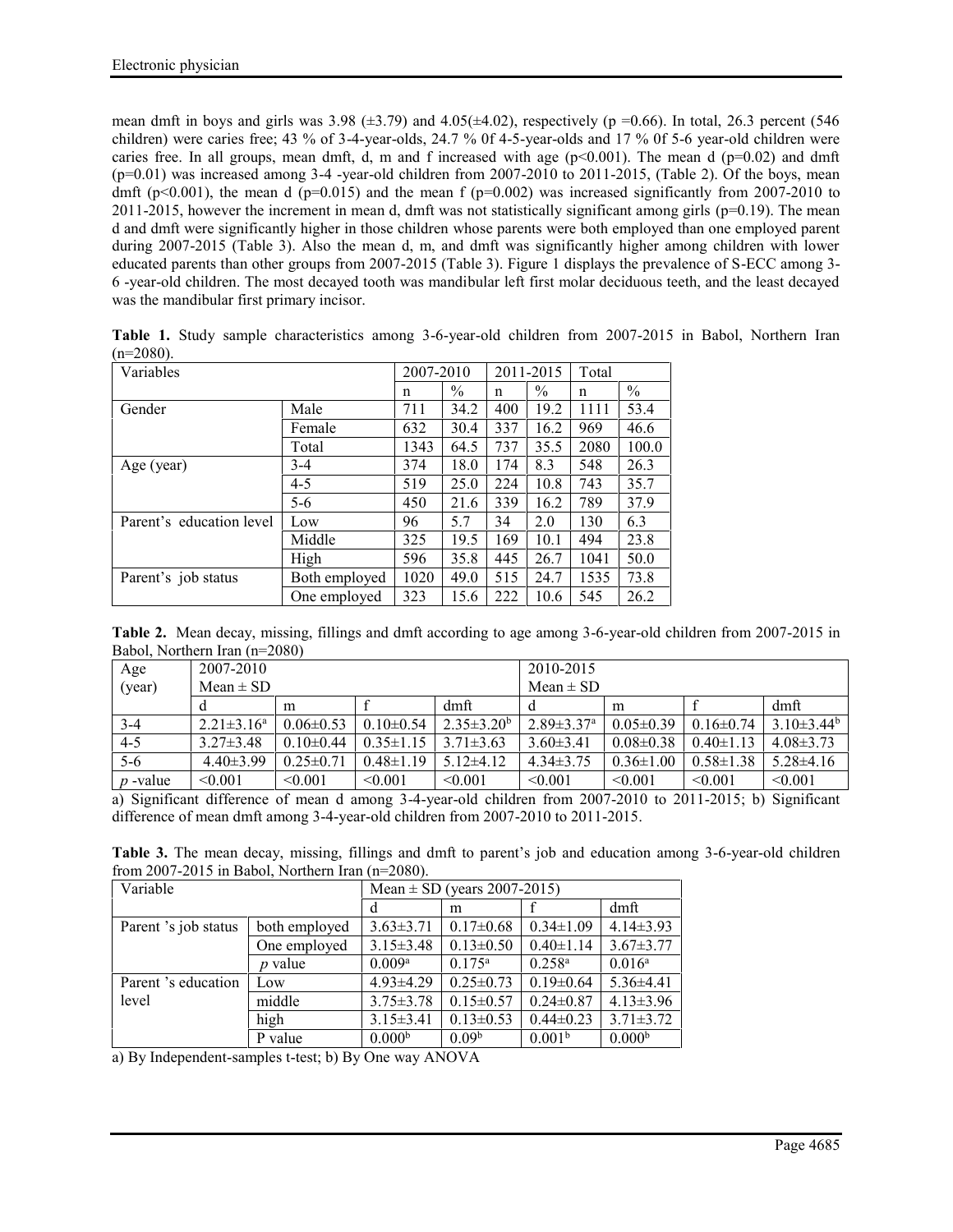

### **4. Discussion**

The present study was conducted to assess the trend of dental caries, S-ECC and its related factors among 3-6 -year old preschool children from 2007-2015 in Babol, Northern Iran. While, the mean dmft index of the studied sample was 4.01, the decayed component was the major part of dmft score as well. Consistent with previous findings (19-22), the prevalence of dental caries was evident among more than two thirds of our studied children , which is unfortunately far from the WHO global goal of 90 % caries free in 5-6-year--old children by 2020 (17).This result indicates a high rate of tooth decay and inappropriate attitude and supervision of parents regarding decayed deciduous teeth, which may have several reasons such as lack of oral hygiene practices, high cost of dental treatment, and limited accessibility of dental services (1). Similar to previous findings from developing countries (8, 14), study results confirm that the prevalence and severity of dental caries among 3-6 year-old children have increased during a 9-year period. Capurro et al. (23), however, reported a decline in the trend of untreated caries among 2-12 year-old children in the United States, which may result from available dental health insurance, therefore, dental public health insurance programs are recommended for improving access to dental care services (18). In the present study, the mean dmft of 5-6-year-olds was statistically higher than 3-4- year-old and 4-5-year old children during a 9-year period. A similar trend was observed in a national pathfinder survey of Iranian children in 2004 (24), as well as previous results from Tehran, Varamin, and Birjand (18, 19. 21). This may be due to increased exposure to cariogenic factors, however, poor oral hygiene (8), and absence of effective oral health preventive interventions may intensify children's dental decay status. Compared to other groups, the mean d, dmft of only 3-4-year-oldchildren in this study significantly increased from 2007-2010 to 2011-2015. This increment was not significant in other groups. This result makes evident the lack of parents' awareness or parents' inappropriate supervision about dental health of their children, and lack of supportive oral preventive services in private health among this age group. We found dental caries increased significantly among boys over the 9-year period. This may be due to boys being less conscious about their diet, hygiene and oral health behavior than girls, therefore, boys should be considered as a high-risk group in future health education programs. Considering this trend from another angle, fillings index of boys increased from 2011-2015 compared to 2007-2010, while the fillings index of girls decreased during the same period, however, both results were non-significant. The increased prevalence of boy's fillings may display a cultural preference for sons in Babol. According to this study, the mean d, dmft were higher in children with both employed parents than children with one employed parent. Although, employment of both parents may enhance the level of family income, it was ineffective on reducing risk of dental caries in our study sample. This is probably with neglect of children's dental health care and lack of supervision about the correct nutrition pattern through busier employed parents (19). Consistent with earlier findings (8, 18, 25), the mean d, m, and dmft of our studied children with less educated parents increased from 2007-2015. While parents play an important role in the prevention of children's dental caries, authorities should provide programs to improve oral health care knowledge and awareness, especially among parents with low education levels. Poor oral hygiene, lack of access to dental care and lack of parental attention to children's dental health leads to S-ECC (26). The present study trend revealed an increasing pattern in the trend of S-ECC, distinctly two-thirds of the 3-6-year-old children had S-ECC in 2015. This trend decreased between 2007 to 2008 and 2011 to 2012, however, this decline was nonsignificant and may result from lower sample size. Similarly, Nematollahi et al. (18) reported that 50.2% of 3-6 year-old children had SECC in Birjand in 2006. Bagherian et al. (27) reported that 51.2% of same age children had SECC in Rafsanjan in 2007. According to the result, the most susceptible tooth to caries was the mandibular left first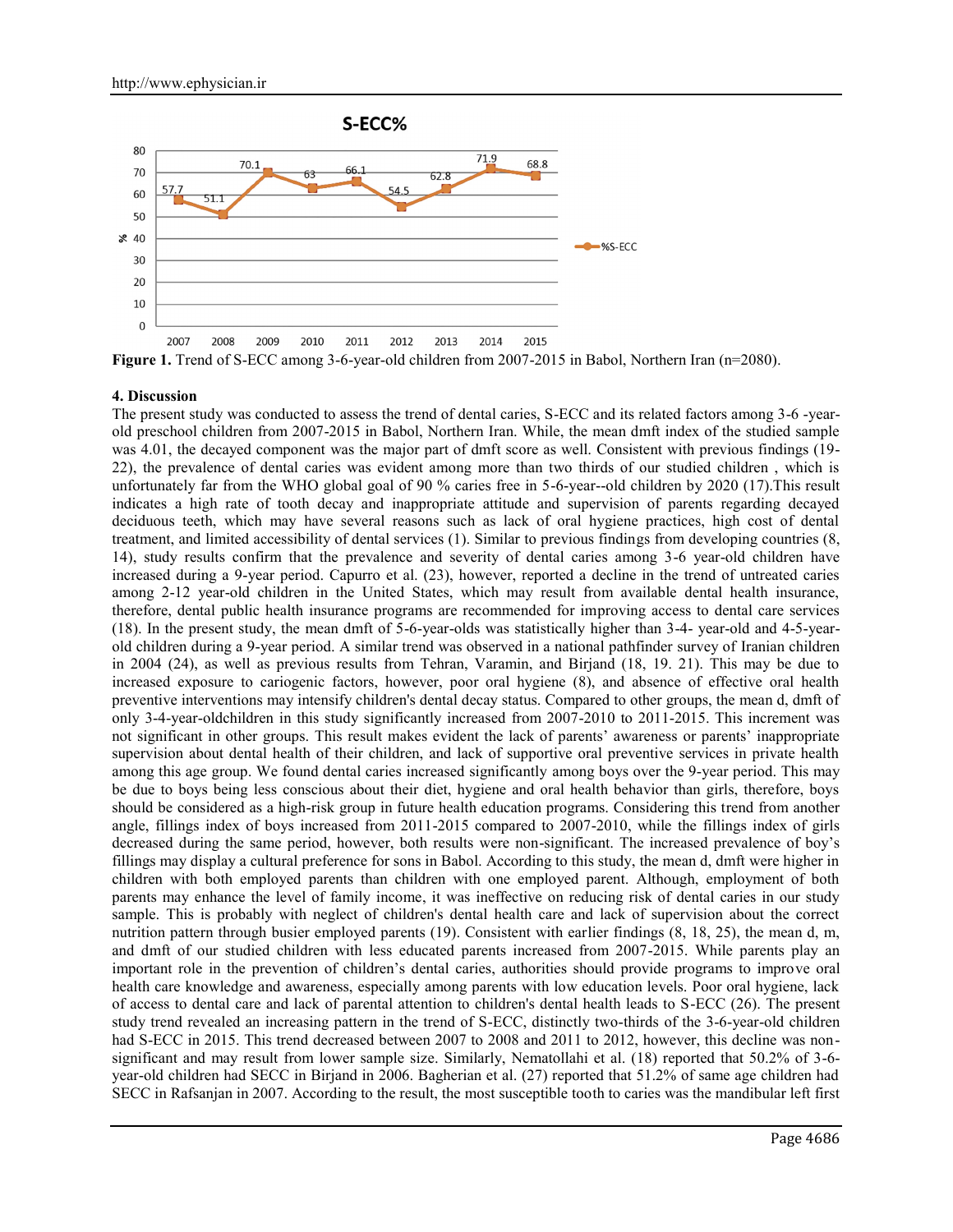molar deciduous teeth, and the most resistant tooth to caries was primary mandibular left incisor. In our study, the posterior region was more commonly affected by caries than the anterior region. This is in agreement with the study of Bayat-movahed (24) and Agarwal et al. (11). This may be due to the complex morphological nature of posterior teeth and more protection of the anterior mandibular teeth with saliva flow (3). It seems, implementing some strategies such as providing free services and insurance could be indispensable to protect primary posterior teeth. This study is limited to multiple examiners who were calibrated in the Department of Community Oral Health. However, this is the first attempt to study a great sample of children over a nine-year period. Because of the multi factorial feature of dental caries, future studies are recommended to provide evaluation of other important and effective factors on dental caries such as: frequency of sweet feeding during the day, tooth brushing regularity, breast feeding duration, systemic and gingival disease.

# **5. Conclusions**

The prevalence of dental caries and S-ECC increased among 3-6-year-old children from May 2007 to June 2015 in Babol, Northern Iran. These results indicated that boys, 3-4-year-old children, and children who have low educated parents or both their parents were employed, were the high-risk groups to more dental caries. Therefore, early detection and effective preventive strategies are recommended to decrease the prevalence of dental caries. Babol University of Medical Sciences should provide more effort to prevent dental caries in different settings such as health sectors and kindergartens, especially among families with low social level.

## **Acknowledgments:**

This research was supported by Babol University of Medical Science and Health Services grant number MUBABOL.REC.1395.113. The authors wish to thank Babol Welfare Organization, the kindergarten's managers, the nurse of the Department of Community Oral Health and the Statistical Consulting Partner. This study was part of an undergraduate dental student thesis.

# **Conflict of Interest:**

There is no conflict of interest to be declared.

## **Authors' contributions:**

All authors contributed to this project and article equally. All authors read and approved the final manuscript.

### **References:**

- 1) van Wyk C, van Wyk PJ. Trends in dental caries prevalence, severity and unmet treatment need levels in South Africa between 1983 and 2002. SADJ. 2010; 65(7): 310, 2-4. PMID: 21133233.
- 2) Campus G, Sacco G, Cagetti M, Abati S. Changing trend of caries from 1989 to 2004 among 12-year old Sardinian children. BMC public health. 2007; 7: 28. doi: 10.1186/1471-2458-7-28. PMID: 17331258, PMCID: PMC1832181.
- 3) Mc Donald RE, Avery DR, Weddell J. McDonald and Avery Dentistry for the children and adolescent. 10th ed. Saintt Louis: Mosby; 2016.
- 4) World Health Organization. Oral health surveys: basic methods. 4th ed. Geneva; 1997.
- 5) Heilmann A, Tsakos G, Watt RG. Oral Health over the Life Course. In: Burton-Jeangros C, Cullati S, Sacker A, Blane D, editors. A Life Course Perspective on Health Trajectories and Transitions. Cham (CH): Springer Copyright 2015, the Author(s). PMID: 27683931.
- 6) Moses J, Rangeeth BN, Gurunathan D. Prevalence of dental caries, socio-economic status and treatment needs among 5 to 15 year old school going children of Chidambaram. J Clin Diagn Res. 2011; 5(1): 146- 51.
- 7) Nazar H, Al-Mutawa S, Ariga J, Soparkar P, Mascarenhas AK. Caries Prevalence, Oral Hygiene, and Oral Health Habits of Kuwaiti Infants and Toddlers. Med Princ Pract. 2014; 23(2): 125-8. doi: 10.1159/000356866. PMID: 24356643.
- 8) T S, Kumar B S, Datta M, V T H, Nisha V A. Prevalence, Severity and Associated Factors of Dental Caries in 3-6 Year Old Children. J Clin Diagn Res. 2013; 7(8): 1789-92. doi: 10.7860/JCDR/2013/6201.3277. PMID: 24086915, PMCID: PMC3782972.
- 9) Brunelle JA, Carlos JP. Recent trends in dental caries in US children and the effect of water fluoridation. J Dent Res. 1990; 69 Spec No: 723-7. doi: 10.1177/00220345900690S141. PMID: 2312893.
- 10) Daly B, Watt GR, Batchelor P, Tresure TE. Essential Dental Public Health. Oxford University; 2003.